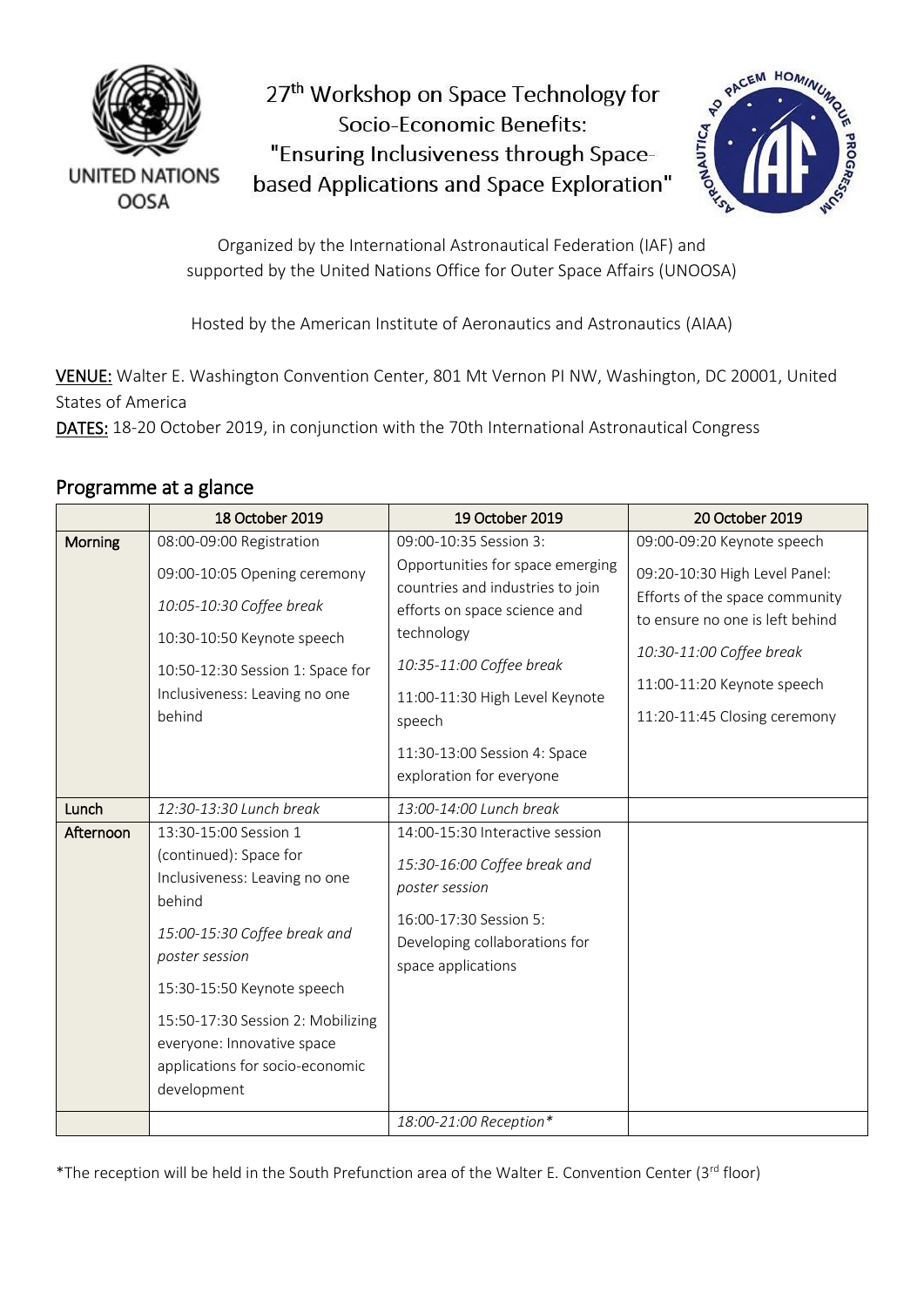# AGENDA OF THE WORKSHOP

### Friday, 18 October 2019, Morning session

| <b>Time</b>  | <b>Activity</b>                                                                                                                                                                                                                                                 |                            |                                                                                                 |
|--------------|-----------------------------------------------------------------------------------------------------------------------------------------------------------------------------------------------------------------------------------------------------------------|----------------------------|-------------------------------------------------------------------------------------------------|
| 08:00        | Registration                                                                                                                                                                                                                                                    |                            |                                                                                                 |
|              | Opening ceremony                                                                                                                                                                                                                                                |                            |                                                                                                 |
| 09:00-10:05  | Chair: Shirish Ravan                                                                                                                                                                                                                                            |                            |                                                                                                 |
| 09:00-09:10  | Opening remarks                                                                                                                                                                                                                                                 | [TBC]                      | US Department of State                                                                          |
| 09:10-09:20  | Opening remarks                                                                                                                                                                                                                                                 | [TBC]                      | <b>AIAA</b>                                                                                     |
|              | Opening remarks (video message)                                                                                                                                                                                                                                 | Simonetta Di Pippo         | <b>UNOOSA</b>                                                                                   |
| 09:20-09:30  | Opening remarks (video message)                                                                                                                                                                                                                                 | Jean-Yves Le Gall          | <b>IAF</b>                                                                                      |
| 09:30-09:40  | Opening remarks                                                                                                                                                                                                                                                 | Christina Giannopapa       | <b>CLIODN</b>                                                                                   |
| 09:40-09:50  | Opening remarks                                                                                                                                                                                                                                                 | Pamela Melroy              | <b>NASA</b>                                                                                     |
| 09: 50-10:05 | Setting the scene                                                                                                                                                                                                                                               | Shirish Ravan              | <b>UNOOSA</b>                                                                                   |
| 10:05-10:30  | Coffee break                                                                                                                                                                                                                                                    |                            |                                                                                                 |
| 10:30-10:50  | Keynote speech                                                                                                                                                                                                                                                  | Kai-Uwe Schrogl            | International Institute of<br>Space Law (IISL)                                                  |
| 10:50-12:30  | Session 1: Space for inclusiveness: Leaving no one behind                                                                                                                                                                                                       |                            |                                                                                                 |
|              | Chair: Kai-Uwe Schrogl                                                                                                                                                                                                                                          | Rapporteur: Milica Milosev |                                                                                                 |
| 10:50-10:55  | Setting the scene (session 1)                                                                                                                                                                                                                                   | Kai-Uwe Schrogl            | International Institute of<br>Space Law (IISL)                                                  |
| 10:55-11:05  | Inspiring Stars and a sonification tool for<br>teaching astronomy and observing solar Eclipses                                                                                                                                                                  | Allyson Bieryla            | International Astronomical<br>Union                                                             |
| 11:05-11:15  | Lowering the Barriers to STEAM Engagement<br>Through Space-Themed, Hands-On Technical<br>Learning and Teamwork: A Case Study of "Mars<br>Week" at Oxford Area Schools, South Island,<br>New Zealand                                                             | Jennifer Glee Blank        | Blue Marble Space (USA)                                                                         |
| 11:15-11:25  | The Travelling Telescope: a social enterprise<br>dedicated to promoting science and technology<br>using astronomy tools                                                                                                                                         | Susan Murabana<br>Owen     | The Travelling Telescope<br>(Kenya)                                                             |
| 11:25-11:30  | Q&A                                                                                                                                                                                                                                                             |                            |                                                                                                 |
| 11:30-11:40  | Putting the stars within reach: NASA 3D data-<br>based models in 3D print and Virtual Reality<br>applications, and their potential effects on<br>improving spatial reasoning skills and STEM<br>interest in underrepresented groups of young<br>female learners | Kimberly Arcand            | Center for Astrophysics,<br>Harvard & Smithsonian<br>(USA)                                      |
| 11:40-11:50  | [Title]                                                                                                                                                                                                                                                         | Christina Giannopapa       | Committee for Liaison with<br>International Organisations<br>and Developing Nations<br>(CLIODN) |
| 11:50-12:00  | Girls InSpace project: Looking up, going higher                                                                                                                                                                                                                 | Alessandra Abe<br>Pacini   | InSpace LLC (USA)                                                                               |
| 12:00-12:10  | Natural Physics Global Outreach: A Global<br>Outreach Template for Our Global Community                                                                                                                                                                         | LeRoy Larry                | Natural Physics Global<br>Outreach (Costa Rica)                                                 |
| 12:10-12:30  | Q&A and discussion with the audience                                                                                                                                                                                                                            |                            |                                                                                                 |
| 12:30-13:30  | Lunch break                                                                                                                                                                                                                                                     |                            |                                                                                                 |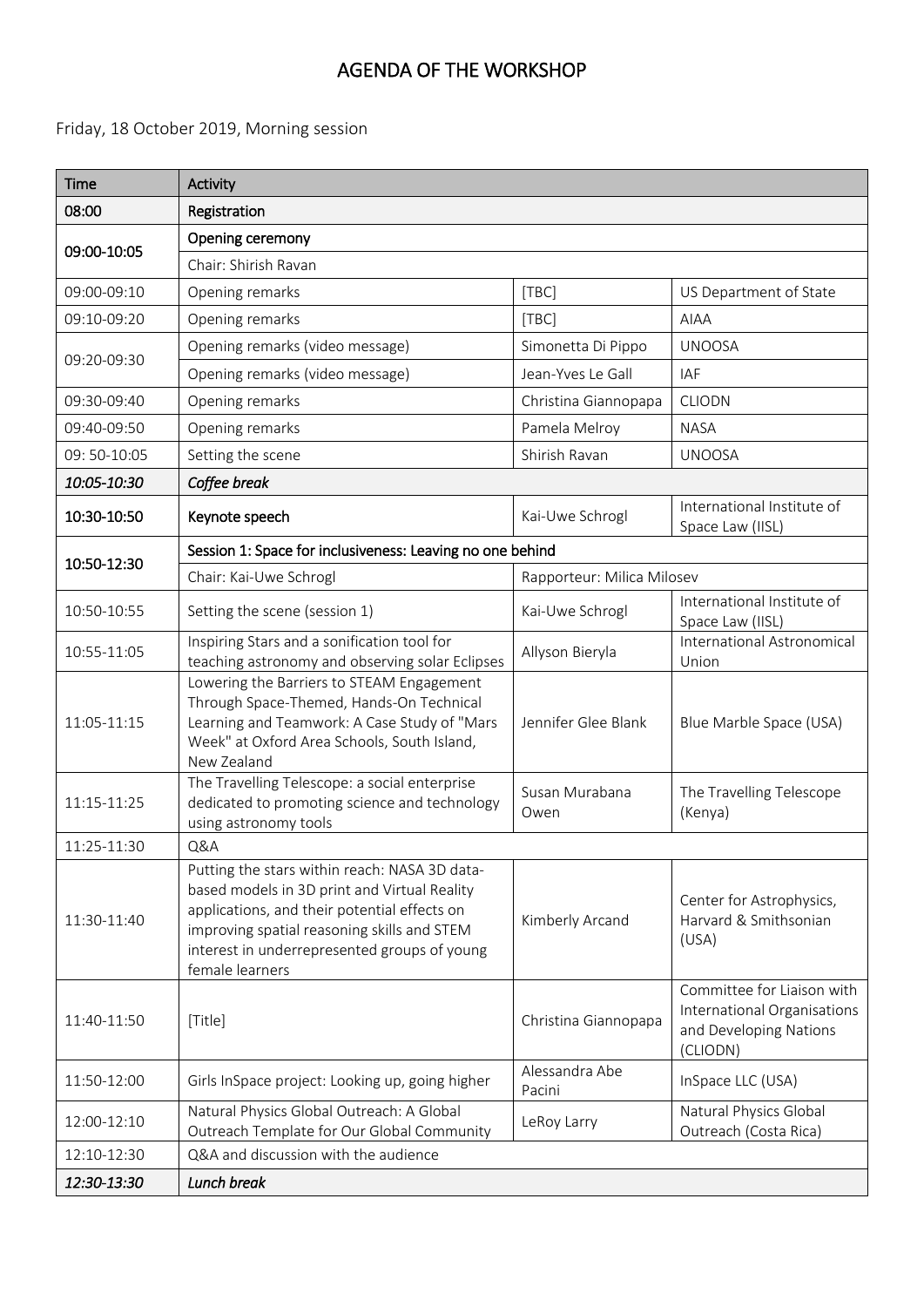| <b>Time</b>                                                                                  | Activity                                                                                                                                                                            |                                    |                                                                              |
|----------------------------------------------------------------------------------------------|-------------------------------------------------------------------------------------------------------------------------------------------------------------------------------------|------------------------------------|------------------------------------------------------------------------------|
| Session 1 (continued): Space for inclusiveness: Leaving no one behind                        |                                                                                                                                                                                     |                                    |                                                                              |
| 13:30-15:00                                                                                  | Chair: Danielle Wood                                                                                                                                                                | Rapporteur: Georgios Profitiliotis |                                                                              |
| 13:30-13:35                                                                                  | Setting the scene (session 1)                                                                                                                                                       | Danielle Wood                      | Massachusetts Institute of<br>Technology (USA)                               |
| 13:35-13:45                                                                                  | She-Space International: Societal change<br>through space science and technology<br>education                                                                                       | Shimrit Maman                      | Ben-Gurion University of<br>the Negev (Israel)                               |
| 13:45-13:55                                                                                  | Space diplomacy: Gender equality and<br>sustainable development                                                                                                                     | Witchayanee Ocha                   | Rangsit University<br>(Thailand)                                             |
| 13:55-14:05                                                                                  | Extending Human Presence into the Solar<br>System for the Benefit of All                                                                                                            | Lara Keaney                        | National Aeronautics and<br>Space Administration<br>(NASA) (USA)             |
| 14:05-14:10                                                                                  | Q&A                                                                                                                                                                                 |                                    |                                                                              |
| 14:10-14:20                                                                                  | Space4Women                                                                                                                                                                         | Irianna<br>Vlachopoulou            | UN Office for Outer Space<br>Affairs (UNOOSA)                                |
| 14:20-14:40                                                                                  | From local to global: A framework for a new<br>space paradigm                                                                                                                       | John Paul Donehoo                  | The Space Team (USA)                                                         |
| 14:40-14:50                                                                                  | The Importance of Cross Culture<br>Communication in the NEO Community                                                                                                               | Nancy C. Wolfson                   | IAF Technical Committee<br>on NEOs                                           |
| 14:50-15:00                                                                                  | Q&A and discussion with the audience                                                                                                                                                |                                    |                                                                              |
| 15:00-15:30                                                                                  | Coffee break and poster session 1                                                                                                                                                   |                                    |                                                                              |
|                                                                                              | Keynote speech                                                                                                                                                                      |                                    |                                                                              |
| 15:30-15:50                                                                                  | The new paradigm for cooperation in the UN<br>System to Promote Commercial Space for<br>Sustainable Development                                                                     | Kenneth Hodgkins                   | US Department of State                                                       |
| Session 2: Mobilizing everyone: Innovative space applications for socio-economic development |                                                                                                                                                                                     |                                    |                                                                              |
| 15:50-17:15                                                                                  | Chair: Kenneth Hodgkins                                                                                                                                                             | Rapporteur: Arthur Nielsen Demain  |                                                                              |
| 15:50-15:55                                                                                  | Setting the scene (session 2)                                                                                                                                                       | Kenneth Hodgkins                   | US Department of State                                                       |
| 15:55-16:05                                                                                  | How Earth Observation SAR data as the InSAR<br>landslide models have been allowed to support<br>disaster emergencies in emerging countries                                          | Norma Angelica<br>Davila Hernandez | Autonomous University of<br>Mexico State (Mexico)                            |
| 16:05-16:15                                                                                  | High resolution earth observation radar data for<br>disaster management: Presentation of use-<br>cases applied in real scenarios in Ghana,<br>Guatemala, Brazil and other countries | Ciro Farinelli                     | Airbus Defence and Space<br>(Germany)                                        |
| 16:15-16:25                                                                                  | World Space Week Association: Strengthening<br>the link between space and society                                                                                                   | Maruska Strah                      | World Space Week<br>Association                                              |
| 16:25-16:30                                                                                  | Q&A                                                                                                                                                                                 |                                    |                                                                              |
| 16:30-16:40                                                                                  | Space and astronomy for achieving<br>socioeconomic development                                                                                                                      | Ramasamy<br>Venugopal              | International Astronomical<br>Union                                          |
| 16:40-16:50                                                                                  | "Smile Donation"                                                                                                                                                                    | Hayaki Tsuji                       | Tsuji Music Office (Japan)                                                   |
| 16:50-17:00                                                                                  | Capacity Building for Emerging Space States -<br>ISU's ARESS and Space Ready Reports                                                                                                | Andrew Butler                      | University of Melbourne<br>(Australia)                                       |
| 17:00-17:10                                                                                  | Space Technology and Application: Sustainable<br>tools for Monitoring and Management of Global<br>Natural Resources                                                                 | Basuti Bolo                        | Botswana International<br>University of Science and<br>Technology (Botswana) |
| 17:10-17:30                                                                                  | Q&A and discussion with the audience                                                                                                                                                |                                    |                                                                              |
| 17:30                                                                                        | Closure                                                                                                                                                                             |                                    |                                                                              |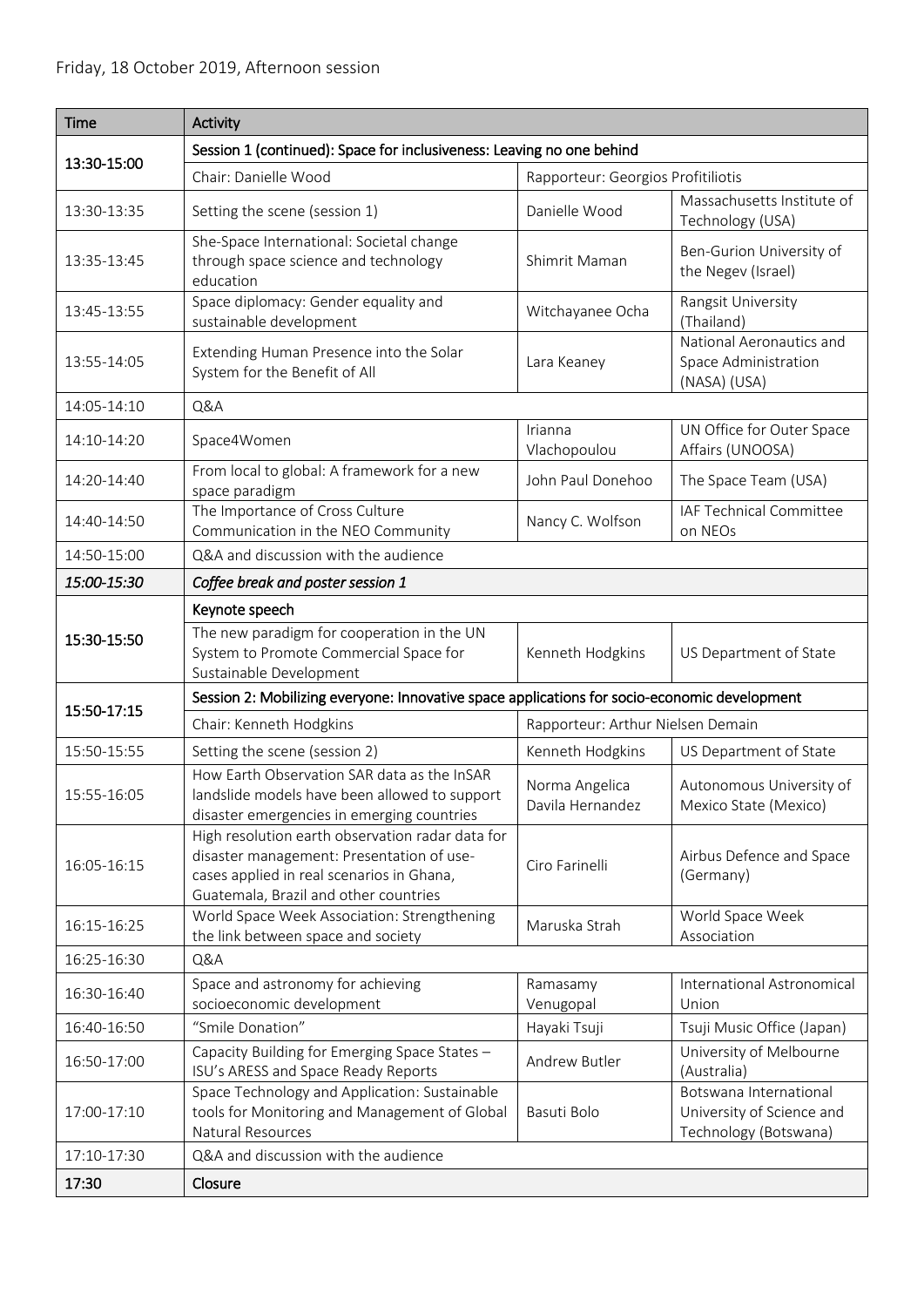| <b>Time</b> | Activity                                                                                                                                                                                       |                                    |                                                                                       |  |
|-------------|------------------------------------------------------------------------------------------------------------------------------------------------------------------------------------------------|------------------------------------|---------------------------------------------------------------------------------------|--|
| 09:00-10:45 | Session 3: Opportunities for space emerging countries and industries to join efforts on space science<br>and technology                                                                        |                                    |                                                                                       |  |
|             | Chair: Valanathan Munsami                                                                                                                                                                      | Rapporteur: Claire Nelson          |                                                                                       |  |
| 09:00-09:05 | Setting the scene (session 3)                                                                                                                                                                  | Valanathan Musami                  | South African National<br>Space Agency (South<br>Africa)                              |  |
| 09:05-09:15 | Practical Strategies in using space to support the<br>realization of the UN Sustainable Development<br>Goals in the developing countries                                                       | Ganiyu Ishola Agbaje               | African Regional Centre<br>for Space Science and<br>Technology Education<br>(Nigeria) |  |
| 09:15-09:25 | How Alcantara's launch Center can be used to<br>promote regional development in Brazil                                                                                                         | Michele Cristina Silva<br>Melo     | <b>Brazilian Space Agency</b><br>(Brazil)                                             |  |
| 09:25-09:35 | Space based projects to improve STEM/STEAM<br>Education from an emerging economy<br>perspective: The case of Paraguay                                                                          | Alejandro Jose Roman<br>Molinas    | Paraguayan Space<br>Agency (Paraguay)                                                 |  |
| 09:35-09:40 | Q&A                                                                                                                                                                                            |                                    |                                                                                       |  |
| 09:40-09:50 | Space programmes supporting socio-economic                                                                                                                                                     | Isabelle Duvaux-                   | European Space                                                                        |  |
|             | development: How to help all to benefit                                                                                                                                                        | Bechon                             | Agency (ESA)<br>Arthur C. Clarke                                                      |  |
| 09:50-10:00 | The space applications needed by Sri Lanka                                                                                                                                                     | Dulani Chamika<br>Withanage        | Institute of Technology<br>for Modern<br>Technologies (Sri<br>Lanka)                  |  |
| 10:00-10:10 | 'Value Creation from Space Technology through<br>Data, Industry and People: The Philippines' Space<br>Technology & Applications Mastery, Innovation<br>and Advancement (STAMINA4Space) Program | Joel Joseph Marciano               | Advanced Science and<br>Technology Institute<br>(Philippines)                         |  |
| 10:10-10:20 | Economic, social and environmental<br>development through new space industry<br>emergence                                                                                                      | Kenneth John Davidian              | SpaceBase (New<br>Zealand)                                                            |  |
| 10:20-10:35 | Q&A and discussion with the audience                                                                                                                                                           |                                    |                                                                                       |  |
| 10:35-11:00 | Coffee break                                                                                                                                                                                   |                                    |                                                                                       |  |
| 11:00-11:30 | High level keynote speech                                                                                                                                                                      | Pascale Ehrenfreund                | German Aerospace<br>Centre (DLR)<br>(Germany)                                         |  |
| 11:30-13:00 | Session 4: Space exploration for everyone                                                                                                                                                      |                                    |                                                                                       |  |
|             | Chair: Isabelle Duvaux-Bechon                                                                                                                                                                  | Rapporteur: Ayami Kojima           |                                                                                       |  |
| 11:30-11:35 | Setting the scene (session 4)                                                                                                                                                                  | Isabelle Duvaux-<br>Bechon         | European Space<br>Agency (ESA)                                                        |  |
| 11:35-11:45 | Lessons learned from 20 space capacity building<br>programmes                                                                                                                                  | Roman Alexander da<br>Silva Curiel | Surrey Satellite<br>Technology Ltd (United<br>Kingdom)                                |  |
| 11:45-11:55 | Space science and technology: The future of girls<br>and women in Africa                                                                                                                       | Chidinma Joy Iroka                 | National Space<br>Research and<br>Development Agency<br>(Nigeria)                     |  |
| 11:55-12:05 | Effective space taxation policy today can increase<br>investment in space settlements                                                                                                          | Robert Aillon                      | Leviathan Space<br>Industries LLC<br>(Ecuador)                                        |  |
| 12:05-12:10 | Q&A                                                                                                                                                                                            |                                    |                                                                                       |  |
| 12:10-12:20 | Collaborative educational life sciences<br>experimentations in space                                                                                                                           | Pascale Lefebure                   | Kayser Italia (Italy)                                                                 |  |
|             |                                                                                                                                                                                                |                                    |                                                                                       |  |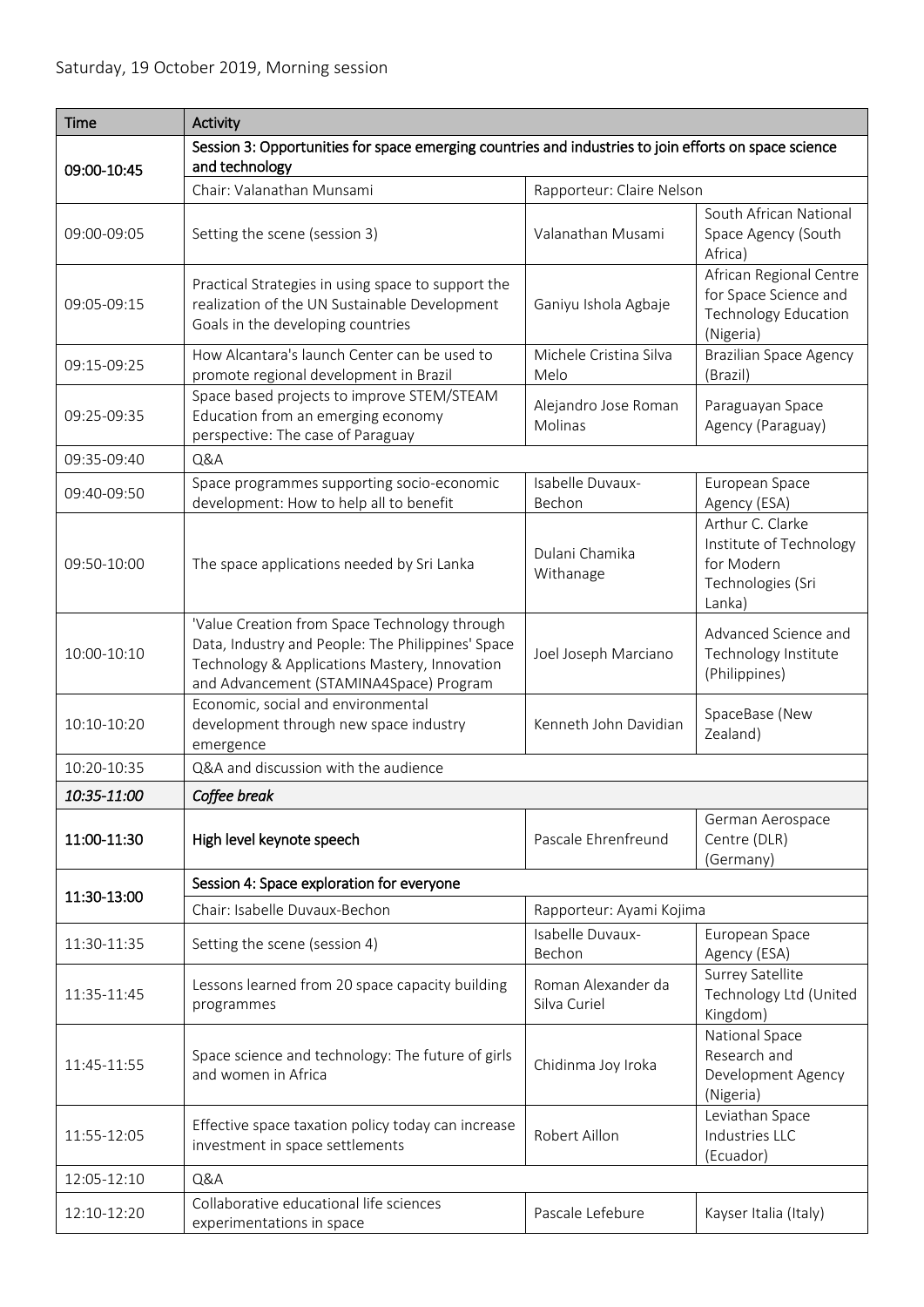| 12:20-12:30 | DropTES Programme: International collaboration<br>towards educational microgravity research - The<br>StELIUM case       | Alvaro Romero Calvo        | Politecnico di Milano<br>(Italy)             |
|-------------|-------------------------------------------------------------------------------------------------------------------------|----------------------------|----------------------------------------------|
| 12:30-12:40 | The International Space Station: A Dynamic<br>Platform Advancing Sustainable Development<br>Goals Through Collaboration | Adrienne Joy<br>Provenzano | <b>Butler University (USA)</b>               |
| 12:40-12:50 | Understanding Gamification to Design Human<br>Mars Missions                                                             | Ozan Kara                  | DeltaV Space<br>Technologies Inc<br>(Turkey) |
| 12:50-13:00 | Q&A and discussion with the audience                                                                                    |                            |                                              |
| 13:00-14:00 | Lunch break                                                                                                             |                            |                                              |

### Saturday, 19 October 2019, Afternoon session

| <b>Time</b> | Activity                                                                                                                                                                                                                           |                                                    |                                                               |
|-------------|------------------------------------------------------------------------------------------------------------------------------------------------------------------------------------------------------------------------------------|----------------------------------------------------|---------------------------------------------------------------|
| 14:00-15:30 | Interactive session                                                                                                                                                                                                                |                                                    |                                                               |
| 15:30-16:00 | Coffee break and poster session 2                                                                                                                                                                                                  |                                                    |                                                               |
|             | Session 5: Developing collaborations for space applications and education                                                                                                                                                          |                                                    |                                                               |
| 16:00-17:30 | Chair: Soyoung Chung                                                                                                                                                                                                               | Rapporteur: Dulani Chamika Withanage               |                                                               |
| 16:00-16:05 | Setting the scene                                                                                                                                                                                                                  | Soyoung Chung                                      | Korea Aerospace<br>Research Institute<br>(KARI) (South Korea) |
| 16:05-16:10 | The Integral Regional System of Satellite<br>Information (SIRIS) to foster the use of space<br>applications for the climate change: An example<br>of regional cooperation in Latin America towards<br>the achievements of the SDGs | Jesus Roberto Romero<br>Ruiz                       | Mexican Space Agency<br>(Mexico)                              |
| 16:10-16:20 | Encouraging the take up of satellite applications<br>through joined up government: The cases of the<br>adoption of telemedicine and AML in Europe                                                                                  | Alessandra Vernile                                 | Eurisy (France)                                               |
| 16:20-16:30 | Opportunities for space education at graduate<br>level in INPE-Brazil for international students                                                                                                                                   | Antonio Fernando<br>Bertachini de Almeida<br>Prado | National Institute for<br>Space Research (Brazil)             |
| 16:30-16:35 | Q&A                                                                                                                                                                                                                                |                                                    |                                                               |
| 16:35-16:45 | SEEDS: An intercultural and interdisciplinary joint<br>initiative by European Universities to promote<br>space education internationally                                                                                           | Shrrirup Nambiar                                   | Politecnico di Torino<br>(Italy)                              |
| 16:45-16:55 | Space4Youth                                                                                                                                                                                                                        | Ayami Kojima                                       | UN Office for Outer<br>Space Affairs<br>(UNOOSA)              |
| 16:55-17:05 | Raising Awareness and Inspiring Action: Bringing<br>the SDGs to the SpaceGen                                                                                                                                                       | Matteo Cappella                                    | Space Generation<br>Advisory Council                          |
| 17:05-17:15 | Leveraging Earth Observation for Monitoring and<br>Evaluation of Environmental Interventions                                                                                                                                       | Anupam Anand                                       | The Global<br><b>Environment Facility</b>                     |
| 17:15-17:30 | Q&A and discussion with the audience                                                                                                                                                                                               |                                                    |                                                               |
| 17:30       | Closure                                                                                                                                                                                                                            |                                                    |                                                               |
| 18:00-21:00 | Reception                                                                                                                                                                                                                          |                                                    |                                                               |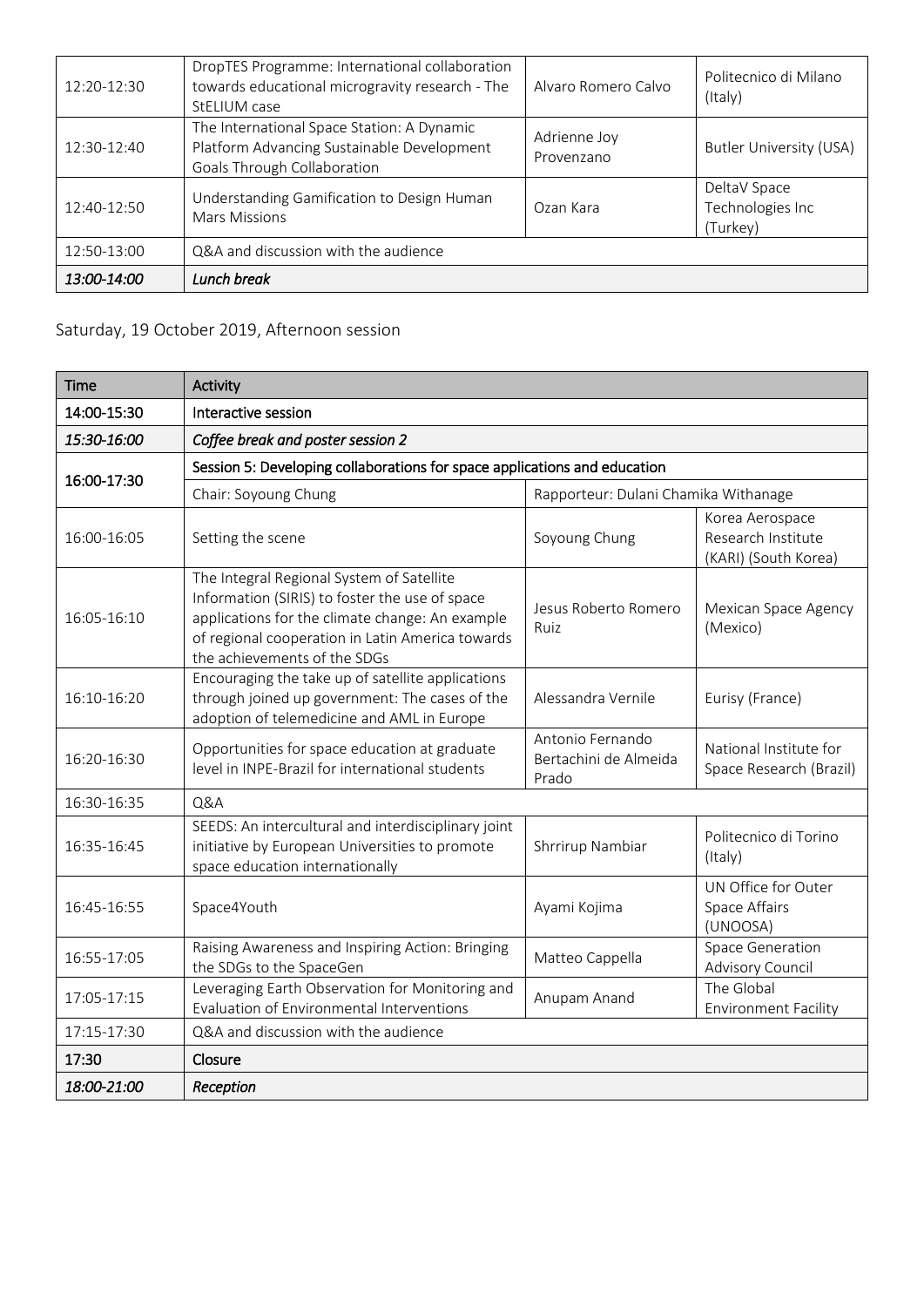| Time        | Activity                                                                         |                                  |               |  |
|-------------|----------------------------------------------------------------------------------|----------------------------------|---------------|--|
| 09:00-09:20 | Keynote speech                                                                   | [TBC]                            | [TBC]         |  |
|             | High level panel: Efforts of the space community to ensure no one is left behind |                                  |               |  |
|             | Chair: Jean-Francois Clervoy                                                     | Rapporteur: Irianna Vlachopoulou |               |  |
|             | High level panel discussion                                                      | Simonetta Di Pippo               | <b>UNOOSA</b> |  |
| 09:20-10:30 | High level panel discussion                                                      | Marius-Joan Piso                 | <b>ROSA</b>   |  |
|             | High level panel discussion                                                      | Pascale Ehrenfreund              | <b>DLR</b>    |  |
|             | High level panel discussion                                                      | Yoshikazu Shoji                  | <b>JAXA</b>   |  |
|             | High level panel discussion                                                      | Anond Snidvongs                  | <b>GISTDA</b> |  |
| 10:30-11:00 | Coffee break                                                                     |                                  |               |  |
|             | Keynote speech                                                                   |                                  |               |  |
| 11:00-11:20 | Collaborative research of JAXA and TUS on Space<br>Colony                        | Tai Nakamura                     | <b>JAXA</b>   |  |
| 11:20-11:45 | Closing ceremony                                                                 |                                  |               |  |
|             | Chair: Irianna Vlachopoulou                                                      |                                  |               |  |
| 11:20-11:25 | Closing remarks                                                                  | Simonetta Di Pippo               | <b>UNOOSA</b> |  |
| 11:25-11:30 | Closing remarks                                                                  | Jean-Yves Le Gall                | IAF           |  |
| 11:30-11:45 | Closure and photo opportunity                                                    |                                  |               |  |

#### Poster session 1

| Title                                                                                                                                             | Author                                                     | Organisation                                                                                         |
|---------------------------------------------------------------------------------------------------------------------------------------------------|------------------------------------------------------------|------------------------------------------------------------------------------------------------------|
| Aerospace business opportunities in Central America - R&D<br>Research and Development activities                                                  | <b>Russell Torres Castro</b>                               | FUNDECISE Fundación para<br>el Desarrollo de las Ciencias<br>la Sociedad y el Estado<br>(Costa Rica) |
| Socio-economic impact assessment of watercourse<br>rehabilitation programs in Sindh, Pakistan                                                     | Arjumand Zehra Zaidi;<br>Sumaira Zafar; Muhammad<br>Arslan | Mehran University of<br>Engineering and Technology<br>(Pakistan)                                     |
| Rainwater harvesting to achieve environment, equity, and<br>economy goals in the rainfed area of Punjab, Pakistan,<br>using geospatial techniques | Vengus Panhwar; Arjumand<br>Zehra Zaidi; Asmat Ullah       | Mehran University of<br>Engineering and Technology<br>(Pakistan)                                     |
| Crop water stress detection by remote sensing: A case<br>study of the Lower Arkansas River Valley, Colorado                                       | Nabeel Alikhan; Arjuman<br>Zehra Zaidi; Asmat Ullah        | Mehran University of<br><b>Engineering and Technology</b><br>(Pakistan)                              |
| Launching the satellites within: Accelerating space and<br>peace affairs through design thinking                                                  | Arthur Nielsen Demain                                      | Madaris Volunteer Program<br>(Philippines)                                                           |
| SpaceClime: The innovative concept                                                                                                                | Milica Milosev                                             | Team 54 Project<br>International                                                                     |
| Potential synergies between Space Exploration and<br>Sustainable Development on Earth, in light of SDG 15 - Life<br>on Land                       | Georgios Profitiliotis                                     | <b>National Technical</b><br>University of Athens<br>(Greece)                                        |
| The Way Forward: An implementation agreement for the<br>Moon Treaty                                                                               | Dennis Charles O'Brien                                     | The Space Treaty Project<br>(USA)                                                                    |
| Global solutions for a global problem - how any country<br>can contribute towards addressing the threat of asteroid<br>impacts                    | Alexander Karl                                             | IAF Technical Committee on<br><b>NEOs</b>                                                            |
| Building resilience using open source technology                                                                                                  | Abheejit Khandagale                                        | Vruksh Ecosystem<br>Foundation (India)                                                               |
| Exploratory Study for Sustainability of Space Science<br>Education. A Case Study in Australia                                                     | Andoh Michael Afful                                        | RMIT University (Australia)                                                                          |